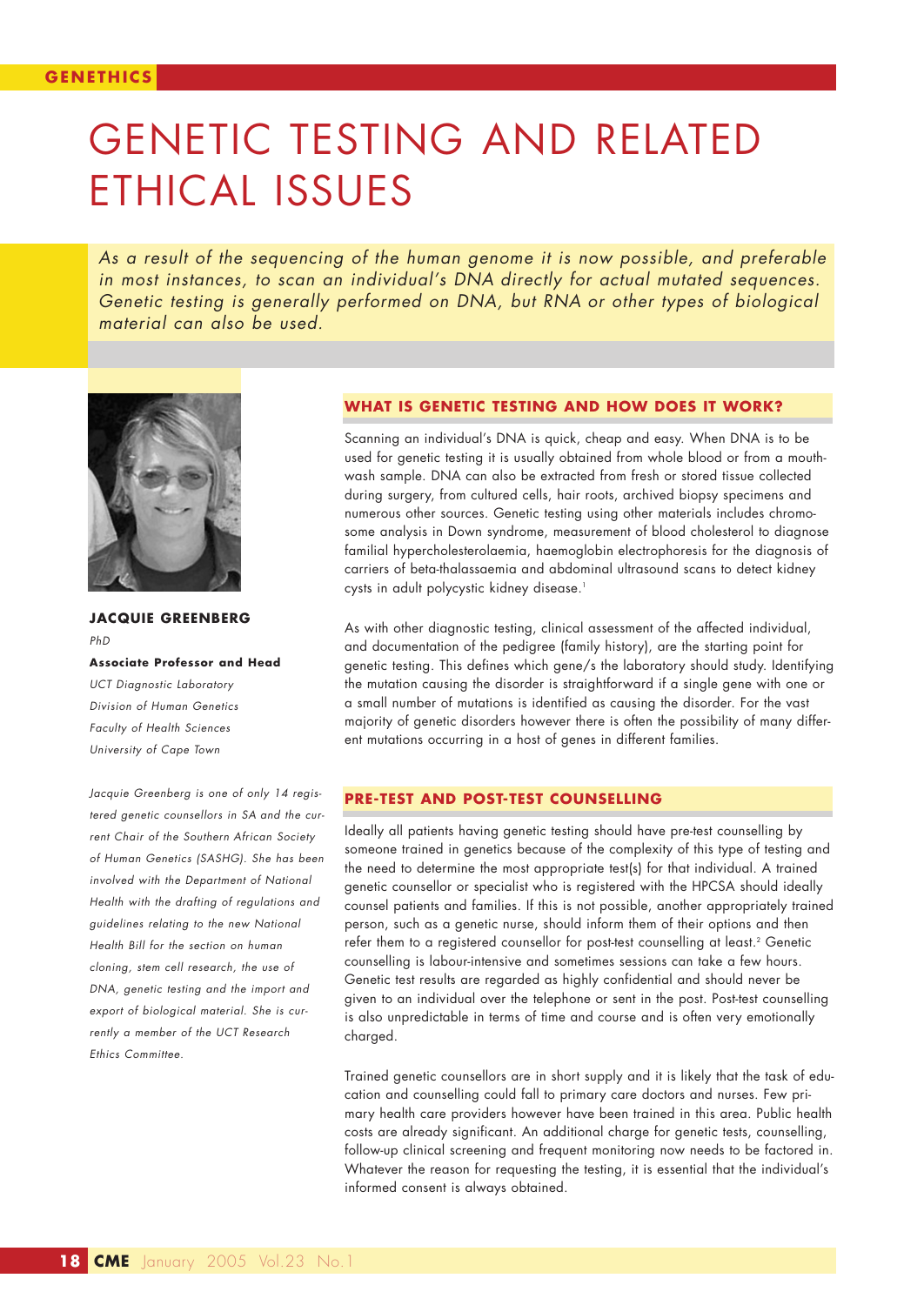*When DNA is to be used for genetic testing it is usually obtained from whole blood or from a mouthwash sample. DNA can also be extracted from fresh or stored tissue collected during surgery, from cultured cells, hair roots, archived biopsy specimens and numerous other sources.*

*A trained genetic counsellor or specialist who is registered with the HPCSA should ideally counsel patients and families.*

# **CONSENT FOR GENETIC TESTING**

According to the new South African National Health Bill, a person may not remove tissue, blood or gametes from the body of another living person for the purpose of genetic testing unless written consent has been obtained.<sup>3</sup> The regulations relating to the Bill deal primarily with genetic testing performed as a clinical service in a medical environment. Consent to genetic testing needs to be accompanied by appropriate genetic counselling that precedes the testing. It is advisable that written medical and scientific information also be provided to the individual at the time of obtaining signed consent. Most genetic testing should also be supported by post-test genetic counselling and genetic management, not only for the individual concerned, but also for the extended family, if so desired. When DNA testing is required for research, it is essential that relevant guidance be provided. Research settings can be very diverse and researchers need to consider issues such as a detailed information leaflet, a consent form that has been approved by a research ethics committee and also an appropriate process for the delivery of results.

In practice, the details of the consent process will vary according to the circumstances. For example, it would be very straightforward for someone who has just had a venous thrombosis to request a diagnostic genetic test such as for factor V Leiden.<sup>1</sup> On the other hand, consent required to perform presymptomatic testing for a late-onset genetic disorder, such as an inherited form of Alzheimer disease or Huntington disease, for which there is no prevention, treatment or cure, is very different. At major centres in South Africa there are currently highly structured predictive testing protocols for such conditions, based on international guidelines.4

# **WHO WILL AND WHO WILL NOT DEVELOP THE CONDITION?**

More recently, genetic testing for the complex but more common diseases is the subject of much debate.<sup>1</sup> These include some forms of inherited blindness as well as the near-mendelian subgroup of diseases such as hypertension and diabetes. In most instances, these tests are targeted at perfectly healthy (presymptomatic) people who are identified as being at high risk because of a strong family history of the condition. The problem is that these test results can only give a **probability** for developing the disorder. Some individuals who carry a disease-associated mutation may never develop the condition, and unfortunately there is still no way of telling who will and who will not do so.

Genetic testing for sporadic forms of Alzheimer disease currently involves the identification of genetic markers that are associated with an increased risk of developing the disease, which is more a probability than a definitive prediction. This is therefore considered a susceptibility test rather than a predictive test. There is consequently a strong belief among genetic specialists that results should be delivered to family members according to a very carefully planned protocol and by trained genetic specialists, as outlined above.4,5

# **WHEN AND WHY TO REQUEST A GENETIC TEST**

Genetic tests are used for several reasons, including:

- confirmational diagnosis (of a symptomatic individual)
- carrier screening (identifying unaffected individuals who carry one copy of a gene for a disease that requires two copies for the disease to be expressed, e.g. cystic fibrosis)
- prenatal diagnostic testing
- tests that are performed postnatally
- genetic screening tests
- voluntary presymptomatic, predictive and/or susceptibility tests
- preimplantation DNA tests carried out on a polar body of an ovum (so that an ovum without a mutation that is known to cause a serious genetic condition can be selected for *in vitro* fertilisation)
- preimplantation DNA tests following the removal of one or two blastomeres of a developing embryo (for the purpose of implantation of an embryo without a mutation — a blastomere is an undifferentiated embryonic cell, also called a 'blastocyte', which is derived from the blastocyst)
- forensic/identity testing.<sup>3</sup>

Genetic tests used to clarify a diagnosis can guide a doctor toward appropriate treatments, while others allow families the option of not having children with devastating diseases. Other more recent tests can now identify people at high risk for conditions that may be preventable. Aggressive monitoring for and removal of colon growths in those who have inherited a genetic mutation known to cause an inherited form of colon cancer has saved many lives.<sup>6</sup> Whatever the reason for the test, genetic testing has already dramatically improved lives. Screening tests however do not provide a diagnosis but rather an indication of an increased or decreased risk and need to be followed with a diagnostic test. Whatever the type of test being considered or offered, people contemplating genetic testing need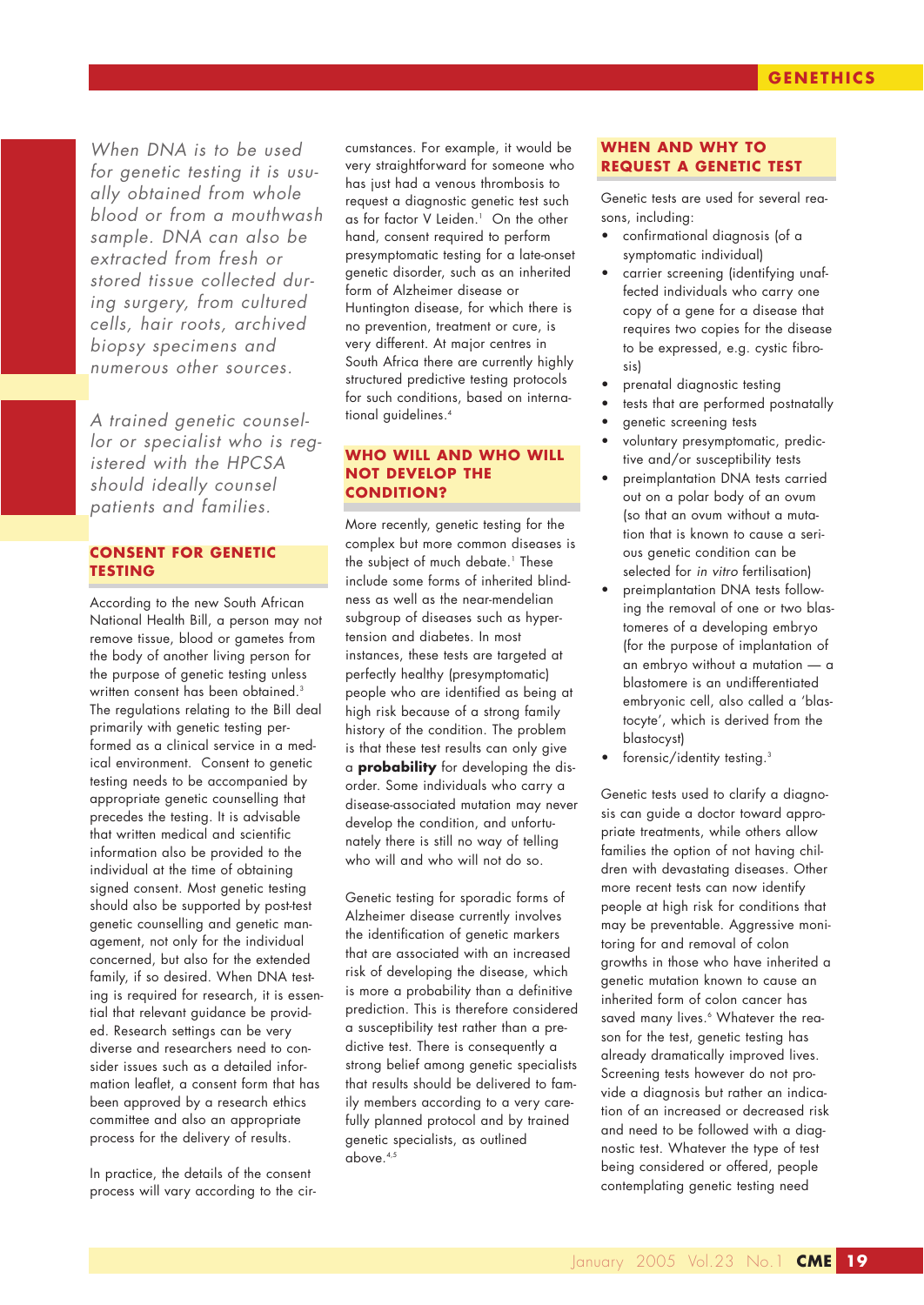# **GENETHICS**

*Genetic test results are regarded as highly confidential and should never be given to an individual over the telephone or sent in the post. Post-test counselling is also unpredictable in terms of time and course and is often very emotionally charged.* 

*There is general unease that economic issues will drive aggressive marketing of genetic tests and determine which tests are available, irrespective of their actual usefulness for health care.*

information and guidance in order to make informed choices and cope with the psychological stresses that could follow such testing.

# **MONOGENIC V. THE MORE COMPLEX GENETIC DISEASES**

Currently it is most unusual for a single mutation or even only a few different mutations in one gene to be responsible for the clinical presentation of a genetic condition in affected individuals. For a given genetic disorder, there are often different mutations in different families. A classic example of this is the CFTR gene that is associated with cystic fibrosis, where more than 1 000 different known mutations are dispersed along the CFTR gene. One mutation, known as delta F508, accounts for about 70% of the disease in families reported internationally. In SA it has been identified in 76% of white, 50% of coloured and not at all in black patients. $^7$  It is essential to be aware that a laboratory report that indicates that an individual does not have the delta F508 mutation does not actually exclude carrier status, but it does reduce the risk.

Then there are examples of situations in which a disorder is strongly associated with a single mutational mechanism such as haemophilia, sickle cell anaemia, Huntington disease, fragile X mental retardation and myotonic dystrophy. In these conditions, virtually everyone with the disorder has the identical type of mutation but the size of the disease-associated allele (alternative form of the gene) varies considerably in the latter 3 diseases. Slightly more complicated is the fact that about 60% of boys with Duchenne muscular dystrophy (DMD) will have a deletion (missing linear sequence of DNA) in the dystrophin gene. However, in the remaining 40% of affected boys, the disease-causing mutation could be a point mutation (different nucleotide, which is the basic chemical unit of DNA) or a rearrangement of the nucleotide sequence in the dystrophin gene. It is therefore important to be aware that some laboratories may use a testing protocol to detect deletions for DMD but may be unable to screen for other mutations when no deletion is found. In porphyria variegata, on the other hand, one specific mutation is present in over 90% of affected persons in South Africa, whereas elsewhere in the world porphyria variegata is very heterogeneous.<sup>8</sup>

From the above it is clear that population specificity of genetic mutations, and the fact that there are many different types of mutations in the same gene that cause genetic disorders, increases the complexity of genetic testing. The biggest challenge today, however, is the fact that there are multiple genes which are capable of causing a genetic disorder. For example, familial breast cancer can be caused by many mutations in BRCA1 or BRCA2 or a number of other breast cancer-causing genes. To date, over 1 000 different mutations have been identified in BRCA1 and BRCA2 and not all of them are associated with disease. Hereditary non-polyposis colorectal cancer has been found to be caused by mutations in at least five different genes and for the inherited retinal degenerative disorders there are over 150 different genes that have been found to be associated with inherited eye disease. In South Africa

to date, 32 families with a history of genetic blindness have been identified as having mutations in 15 different genes.<sup>9</sup>

#### **LABORATORIES TESTING FOR SPECIFIC GENETIC DISORDERS**

The result of this genetic complexity is that many laboratories, rather than offering a single test for every disorder, only screen certain genes for mutations or only test for a small number of known common mutations. Today there are many methods of screening genes for mutations and each has its own strengths and weaknesses. It is important to be aware therefore that different laboratories use different methods and so selecting the right laboratory to perform the appropriate investigation is very important.

In the past most referrals for genetic disorders went to an academic human genetics department in a South African institution where diagnostic genetic testing was performed by experts involved in genetic research and service delivery. Today certain private laboratories (genetic and/or chemical pathology laboratories) are also recognised as specialising in certain genetic testing procedures. They too are currently used as referral centres for genetic testing, as long as there is a formalised structure in place for the delivery of results, appropriate for the type of test that is being performed. In the public sector, the National Health Laboratory Service (NHLS) is the preferred service provider although they do not test for every genetic condition. They do however have a good national and international referral network and so for the private sector, the NHLS would be a good starting point for referral for genetic testing in South Africa.

### **WHAT TESTS SHOULD BE OFFERED?**

There is general unease that economic issues will drive aggressive marketing of genetic tests and determine which tests are available, irrespective of their